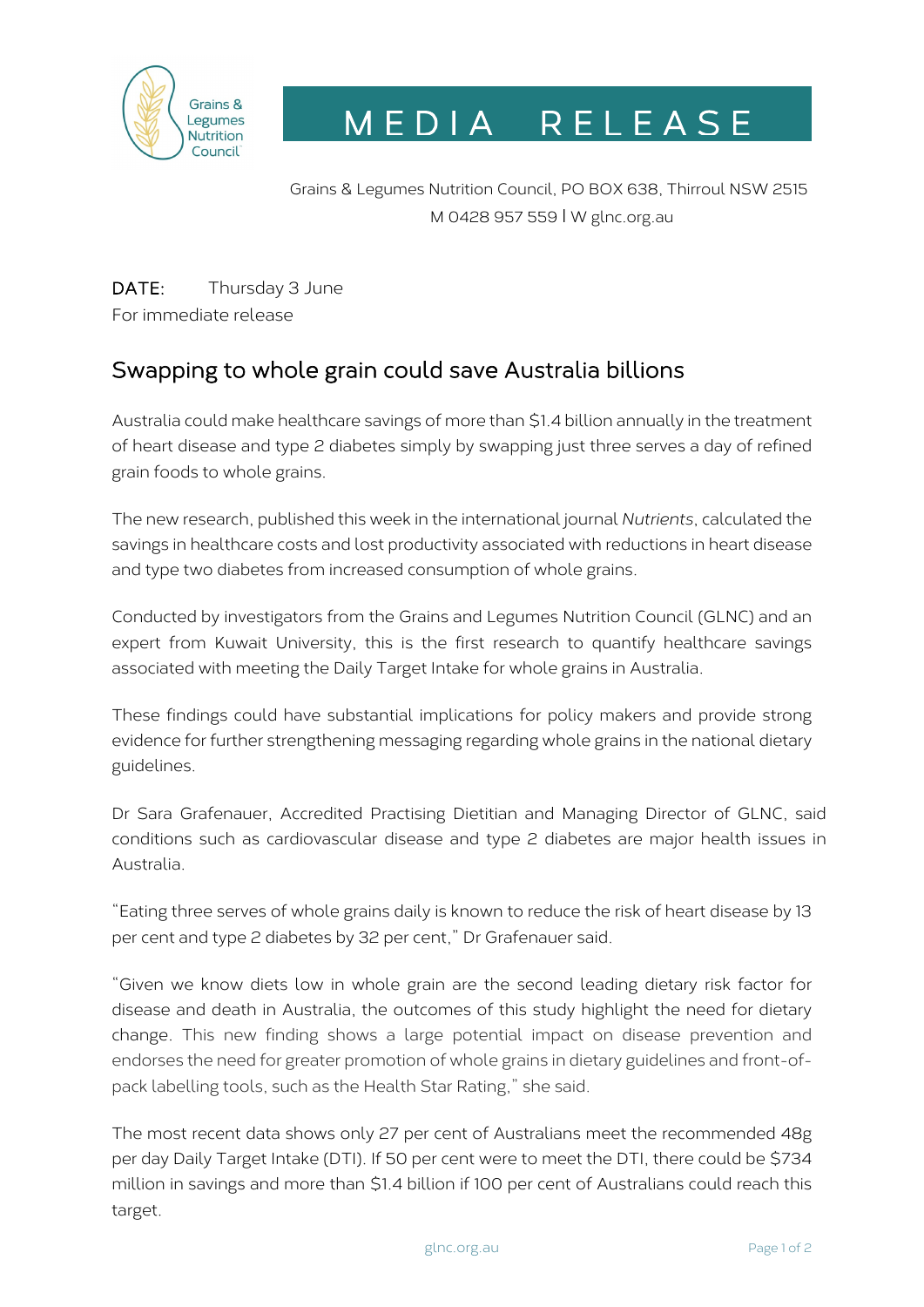

As in other parts of the world, Australians fall short of many of the suggested dietary targets included in national dietary guidelines. However, three whole grain servings can be easily achieved by swapping grain foods food rather than adding to the energy density of the diet.

Dr Grafenauer said the good news is many Australians are already halfway there in meeting their whole grain daily target of 48 grams, or three 16 gram serves.

"By focusing on whole grain breakfast cereals and wholemeal bread - the two largest sources of whole grain for Australians - target levels for whole grains could be achieved with minimal change to regular eating habits. A simple swap to a whole grain option could have a powerful impact on individual health, as well as the Australian economy," Dr Grafenauer said.

Grains and grain-based foods are a key food category in dietary recommendations, as they provide 60 per cent of global energy intake along with a range of important nutrients and dietary fibre.

Since 1979 the Australian Dietary Guidelines have promoted whole grain choices, with the current guidelines pointing to "mostly" whole grain and/or high cereal fibre varieties. Examples suggested in the ADGs are breads, cereals, rice, pasta, noodles, polenta, couscous, crackers, oats, quinoa and barley, while recommending that two-thirds of total daily grain intake be whole grain.

While the DTI is 48g for Australians over the age of nine, the most recent National Nutrition and Physical Activity Survey (NNPAS) found the median daily whole grain intake was 21g in adults, leaving a gap of 27g per day between current and target consumption.

These results are a timely reminder of the importance of whole grains in a healthy diet in the lead up to Whole [Grain Week](https://www.glnc.org.au/news-media/whole-grain-week/) on 21-27 June. A range of resources are available to help encourage increased whole grain consumption, including a [video](https://youtu.be/QS_phmTLK-M) showing how to swap out refined grains for whole grains, an [e-Book](https://www.glnc.org.au/wp-content/uploads/2020/06/Final-E-Book_C.pdf) with easy-to-make whole grain recipes and a searchable [whole grain product database.](http://bit.ly/2rgCW7d)

## **Ends**

#### Media resources

- The research paper is available online via *[Nutrients](https://www.mdpi.com/2072-6643/13/6/1855)* journal
- Available via [this Dropbox link:](https://www.dropbox.com/sh/dfr66drvwkmarq9/AABBj6U7Swf5EF-10bCjj7RIa?dl=0)
	- o PDF copy of the research paper from *Nutrients*
	- o Photo of Dr Sara Grafenauer
	- o Photos of easy whole grain food options